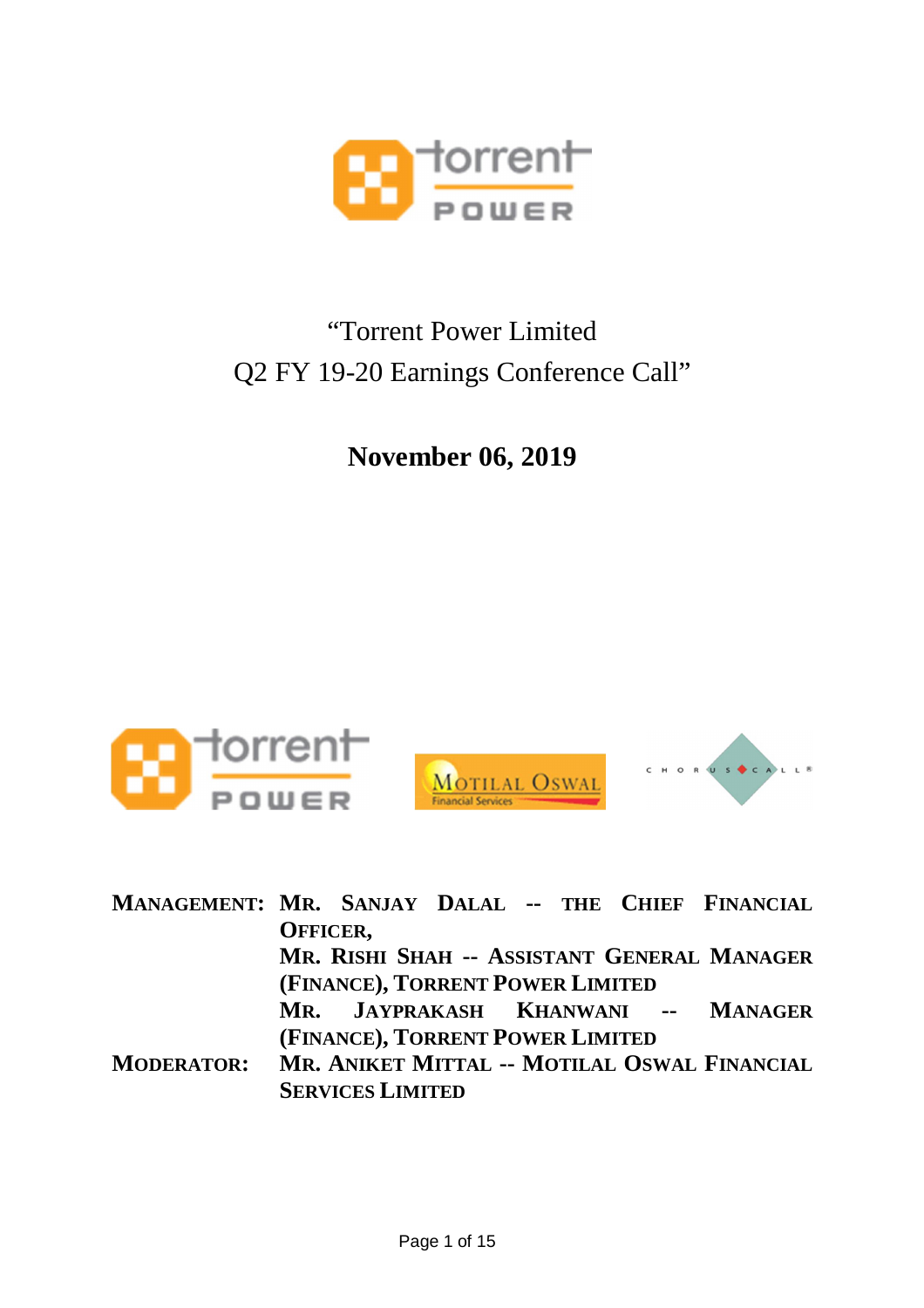

| <b>Moderator:</b>     | Ladies and gentlemen, good day and welcome to the Torrent Power Q2 FY 19-20 Earning<br>Conference Call, hosted by Motilal Oswal Financial Services. As a reminder, all participant<br>lines will be in the listen-only mode and there will be an opportunity for you to ask questions<br>after the presentation concludes. Should you need assistance during the conference call, please<br>signal an operator by pressing "*" then "0" on your touchtone telephone. Please note that this<br>conference is being recorded. I would now like to hand the conference over to Mr. Aniket<br>Mittal from Motilal Oswal Financial Services Limited. Thank you, and over to you, Sir!                                                                                                                                             |
|-----------------------|------------------------------------------------------------------------------------------------------------------------------------------------------------------------------------------------------------------------------------------------------------------------------------------------------------------------------------------------------------------------------------------------------------------------------------------------------------------------------------------------------------------------------------------------------------------------------------------------------------------------------------------------------------------------------------------------------------------------------------------------------------------------------------------------------------------------------|
| <b>Aniket Mittal:</b> | Yes, thank you. Good morning, everyone. On behalf of Motilal Oswal, I welcome you to the<br>2Q FY 19-20 Earnings Call of Torrent Power. From the management, we have with us Mr.<br>Sanjay Dalal -- the CFO of the company; Mr. Rishi Shah -- AGM Finance; and Mr. Jayprakash<br>Khanwani – Manager (Finance) of Torrent Power.                                                                                                                                                                                                                                                                                                                                                                                                                                                                                              |
|                       | We will begin with the brief comments from the management and following that we will have<br>a Question-and-Answer Session. Over to you Sir!                                                                                                                                                                                                                                                                                                                                                                                                                                                                                                                                                                                                                                                                                 |
| <b>Sanjay Dalal:</b>  | Good morning, everybody. I will give a very brief overview on the performance of the quarter<br>and then we will take questions from the participants.                                                                                                                                                                                                                                                                                                                                                                                                                                                                                                                                                                                                                                                                       |
|                       | Consolidated PAT for Q2 was Rs. 750 crores, compared to Rs. 413 crores in the comparative<br>quarter last year, i.e. higher by about Rs. 337 crores or 82%. Apparently, the PAT number has<br>increased considerably, however a large part of it is attributable to the recognition of the<br>deferred tax asset in the current quarter, which was due to the reduction in the MAT rate from<br>21.55% to 17.47% by the Taxation Ordinance 2019 which was promogulated couple of months<br>back. Because of the reduction in MAT rate, along with the unchanged normal tax rate of<br>34.94%, has led to an increase in utilization on the accumulated MAT, which was previously<br>unrecognized and as a result of that we had to take that additional net deferred tax asset of<br>about Rs.281 crores during the quarter. |
|                       | Coming to the PBT numbers, Consolidated PBT for Q2 increased to Rs. 524 crores versus Rs.<br>500 crores in the comparative quarter which is up by 5%. At EBITDA level, the Consolidated<br>EBITDA increased to Rs. 1,104 crores versus Rs. 1,031 crores in the comparative quarter, up<br>by about 7%                                                                                                                                                                                                                                                                                                                                                                                                                                                                                                                        |
|                       | I will now give the key reasons for the change in EBITDA as compared to the corresponding<br>quarter. It may be noted that the EBITDA number for the quarter is after absorbing the impact<br>of reduction in tariff for SUGEN long-term PPA which was a result of the change in the CERC<br>tariff regulations from April 2019 onwards, the impact for the quarter was Rs. 43 crores as<br>compared to the corresponding quarter If you adjust for this change, the EBITDA would have<br>been up by about Rs. 116 crores which is about 11.25% and PBT would have been up by Rs.<br>67 crores which is about 13.5%. This shows that all the other businesses performed as<br>expected during the quarter.                                                                                                                   |
|                       | Now there were two big one-off during the quarter. One was a credit on account of disputed<br>carrying cost recovery approved by the regulator of Rs. 165 crores. For the year 2014-15 the<br>regulator had approved the gap and allowed it in the tariff for 2016 - 17. However, he did not<br>allow the recovery of carrying cost on the approved gap, as a result, it was taken as a dispute to<br>APTEL and we received a favorable order allowing us this carrying cost. As you would know<br>that we only account for gaps which are undisputed accordingly this amount was not<br>previously recognized in the financial statements. With the receipt of the favorable order, we<br>have taken a credit for Rs. 165 crores recovery of previous gap during the quarter.                                               |
|                       | On the debit side, we have taken a provision for onerous contract of about Rs. 164 crores. This<br>is on account of a 500 MW of wind power project which we had won under the SECI-III<br>auction. We had given the indication in the Q1 earnings call that we were facing serious<br>headwinds in implementation of this project primarily on account of delay in procurement of<br>land and secondly on account of the weak financial situation of the EPC contractors because of<br>which they was not able to make much progress.                                                                                                                                                                                                                                                                                        |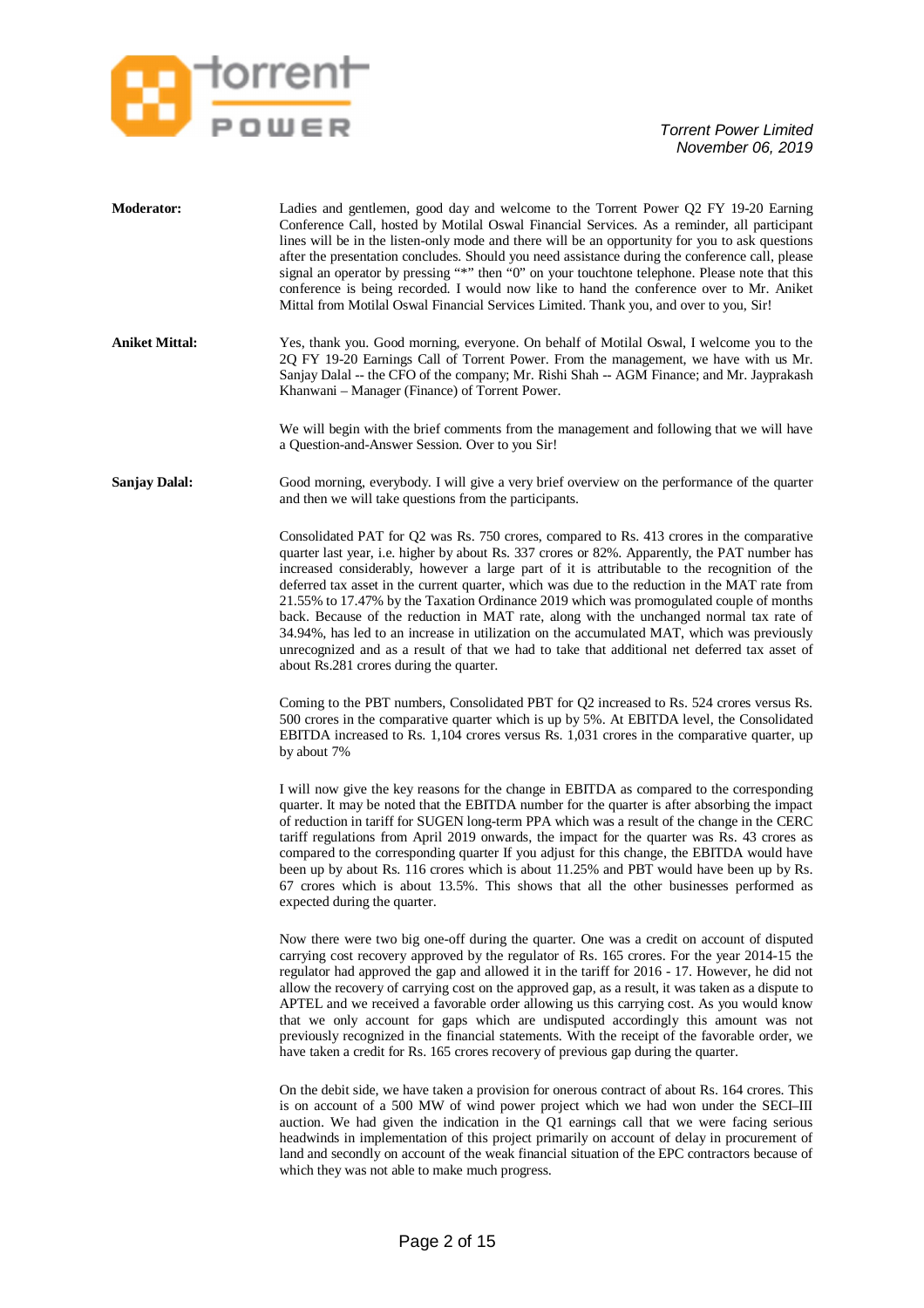

During the quarter, we assessed the situation. Scheduled Commercial Operation Date of the project is November 2019 and we are much behind, so there is no way we can commission the project in November 2019. Based on this and as required by the accounting standard 37, we have made a provision for the likely damages which we may incur in the PPA signed with SECI for this project, which is roughly about Rs. 164 crores. .

Both the one-offs are largely offsetting and do not have a net impact on the EBITDA level as such. After this two one-off, if we look at the positive performances, UNOSUGEN plant operated under the long-term PPA for the first time during this quarter. From July 2019 onwards, UNOSUGEN is operating under the long-term PPA which has brought in additional EBITDA. Merchant power sales during the quarter were also encouraging so that has also helped in boosting the EBITDA. And the franchise distribution business has also performed well in terms of further reduction in T&D losses as well as higher volumes and higher revenue.

The distribution business has performed as expected, so they earned their regulatory ROEs for the quarter. However, because of the way we account for the regulatory gap, there was no substantial gains recorded during the quarter on account of T&D saving incentive as well as O&M savings incentive within the regulated distribution businesses.

And finally coming to the negative performance, the renewable business experienced a substantial drop in PLF during this quarter. As compared to the comparative quarter, the PLF was down by 5% , but we also added about 10% capacity in the quarter, about 42 megawatts. As a result of which at EBITDA level the renewable business was more or less at the same level as compared to the corresponding quarter.

And one final development, which I would like to brief the participants on is the decision of the board to demerge the cable business from the main company. We have cable business which is part of Torrent Power. Now it has been decided to demerge it and put it into a whollyowned subsidiary of the company. This is just a restructuring to facilitate business operations. It doesn't have any impact for the quarter and even going forward. Details of the size of this cable business is already reflected in the disclosure note which we have given along with the Q2 financial results.

With this, I would now request the participants to raise any questions which they may have on the performance for the quarter.

- **Moderator:** Sure. Thank you very much. Ladies and gentlemen, we will now begin with the Question-and-Answer Session. We take the first question from the line of Kishan Shah from Isha Securities. Please go ahead.
- **Kishan Shah:** So, my first question is of the total growth in the revenues, consolidate revenues, how much is the UNOSUGEN contribution?
- **Sanjay Dalal:** At revenue level it will not be meaningful to compare growth, but if you look at EBITDA level, then UNOSUGEN was not operating in the corresponding quarter, so there was a loss which was contributed by the depreciation and the interest charge for that plant. For the current quarter it has operated at almost 70% PLF and contributed roughly Rs. 75 crores.
- **Kishan Shah:** Rs. 75 crores, okay. And sir, how much do you expect it for the whole year?
- **Sanjay Dalal:** If you look at last year i.e. 2018-19 UNOSUGEN plant had PBT level loss of about Rs. 185 crores comprising of interest and depreciation charge. For this year, we will be sort of zero or marginally positive.
- **Kishan Shah:** Okay. And sir what is our CAPEX estimated for this year by FY 19-20?
- **Sanjay Dalal:** What we had said in our last quarter con call, I think that we are more or less maintaining that guidance. The ongoing CAPEX in all of our distribution business will be around Rs. 1250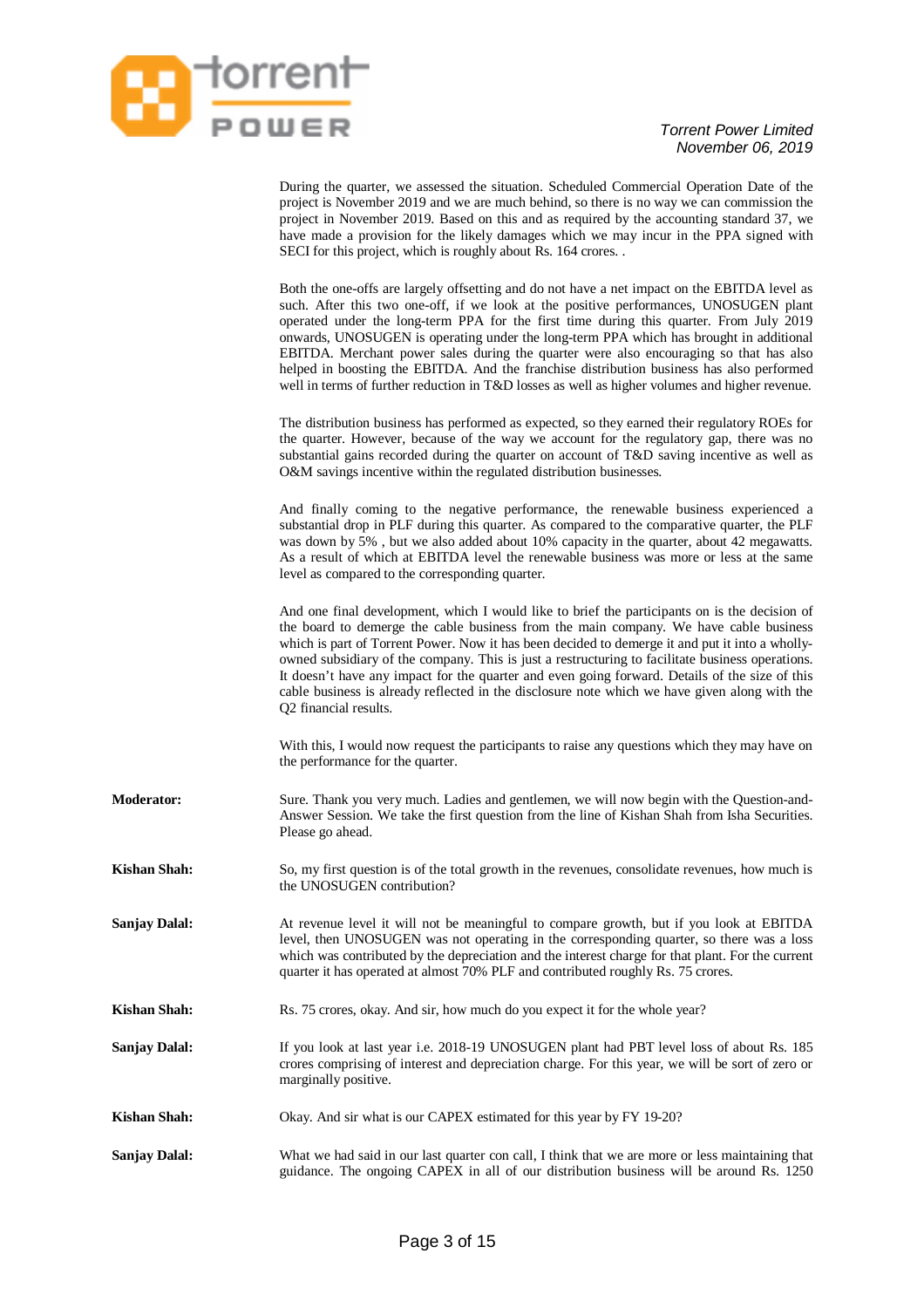

crores and the project CAPEX would be around Rs. 900 crores, excluding the SECI III project because today we are not very clear on the outcome of that project.

| <b>Kishan Shah:</b>  | For SECI-III?                                                                                                                                                                                                                                                                                                                                                                                                                                                                                                                                                                                                                                                                                                                                                                                                                                                                                                                   |
|----------------------|---------------------------------------------------------------------------------------------------------------------------------------------------------------------------------------------------------------------------------------------------------------------------------------------------------------------------------------------------------------------------------------------------------------------------------------------------------------------------------------------------------------------------------------------------------------------------------------------------------------------------------------------------------------------------------------------------------------------------------------------------------------------------------------------------------------------------------------------------------------------------------------------------------------------------------|
| <b>Sanjay Dalal:</b> | No, other than                                                                                                                                                                                                                                                                                                                                                                                                                                                                                                                                                                                                                                                                                                                                                                                                                                                                                                                  |
| <b>Kishan Shah:</b>  | Excluding SECI-III.                                                                                                                                                                                                                                                                                                                                                                                                                                                                                                                                                                                                                                                                                                                                                                                                                                                                                                             |
| <b>Sanjay Dalal:</b> | Excluding that, sorry not Rs. 900 crores, roughly Rs. 1,100 crores.                                                                                                                                                                                                                                                                                                                                                                                                                                                                                                                                                                                                                                                                                                                                                                                                                                                             |
| <b>Kishan Shah:</b>  | Rs. 1,100 crores, okay. So sir, this SECI-III, you said that it might be delayed. So what is the<br>timeline? What do you foresee by when we can                                                                                                                                                                                                                                                                                                                                                                                                                                                                                                                                                                                                                                                                                                                                                                                |
| <b>Sanjay Dalal:</b> | For the SECI-III project?                                                                                                                                                                                                                                                                                                                                                                                                                                                                                                                                                                                                                                                                                                                                                                                                                                                                                                       |
| <b>Kishan Shah:</b>  | Yes.                                                                                                                                                                                                                                                                                                                                                                                                                                                                                                                                                                                                                                                                                                                                                                                                                                                                                                                            |
| <b>Sanjay Dalal:</b> | SECI-III project as I said the scheduled commercial operation date as of now is November<br>2019. There is no way we can do the project by that time.                                                                                                                                                                                                                                                                                                                                                                                                                                                                                                                                                                                                                                                                                                                                                                           |
| <b>Kishan Shah:</b>  | But by when do you see we could do it?                                                                                                                                                                                                                                                                                                                                                                                                                                                                                                                                                                                                                                                                                                                                                                                                                                                                                          |
| <b>Sanjay Dalal:</b> | We have requested SECI for an extension on the schedule commercial operation date. We have<br>not yet heard from SECI. Depending on what kind of extensions they give and if they give<br>reasonable extensions, we can consider implementing this project. Otherwise, we may have to<br>abandon this project. Right now the financial statements have taken the charge as to what kind<br>of cost we would incur, if we abandon the project. However, we have not taken any<br>unequivocal decision today to abandon the project, because we are still in discussions with<br>SECI, to consider the reason for delay and allow us an extended timeline to implement the<br>project. If we get a reasonable timeline, we will implement the project, in which case the<br>provision, at an appropriate time, will have to be reviewed and reverse. Right now, the CAPEX<br>number which I gave do not include SECI-III numbers. |
| <b>Kishan Shah:</b>  | That is Rs. 1,100 crores, right?                                                                                                                                                                                                                                                                                                                                                                                                                                                                                                                                                                                                                                                                                                                                                                                                                                                                                                |
| <b>Sanjay Dalal:</b> | Yes.                                                                                                                                                                                                                                                                                                                                                                                                                                                                                                                                                                                                                                                                                                                                                                                                                                                                                                                            |
| <b>Kishan Shah:</b>  | Okay. And one more question on this cable business unit. So the FY 18-19 book value comes<br>to Rs. 237 crores and we are selling the unit for Rs. 214.5 crores.                                                                                                                                                                                                                                                                                                                                                                                                                                                                                                                                                                                                                                                                                                                                                                |
| <b>Sanjay Dalal:</b> | Can you just repeat, what value you said?                                                                                                                                                                                                                                                                                                                                                                                                                                                                                                                                                                                                                                                                                                                                                                                                                                                                                       |
| <b>Kishan Shah:</b>  | So the net assets were result Rs. 277 crores and liabilities were somewhere around Rs. 40<br>crores for FY 18-19.                                                                                                                                                                                                                                                                                                                                                                                                                                                                                                                                                                                                                                                                                                                                                                                                               |
| <b>Sanjay Dalal:</b> | I think you should look at the six monthly number of total asset and liabilities because, the<br>working capital components will keep changing. If you look at the six months number it is Rs.<br>210 crores against that the valuer has given a valuation of about Rs. 214.5 crores. This Rs.<br>214.5 crores is subject to adjustment of any change in working capital which will happen from<br>30th September till 1st April, 2020 which is the appointed date. So if you look at the valuation<br>number and the book value then there is a gain of about Rs. 5 crores, which doesn't matter,<br>because the demerger is happening into a wholly-owned subsidiary and on a consolidated basis<br>all of that will go away.                                                                                                                                                                                                 |
| <b>Kishan Shah:</b>  | Okay. Sir, what did you say was appointed date?                                                                                                                                                                                                                                                                                                                                                                                                                                                                                                                                                                                                                                                                                                                                                                                                                                                                                 |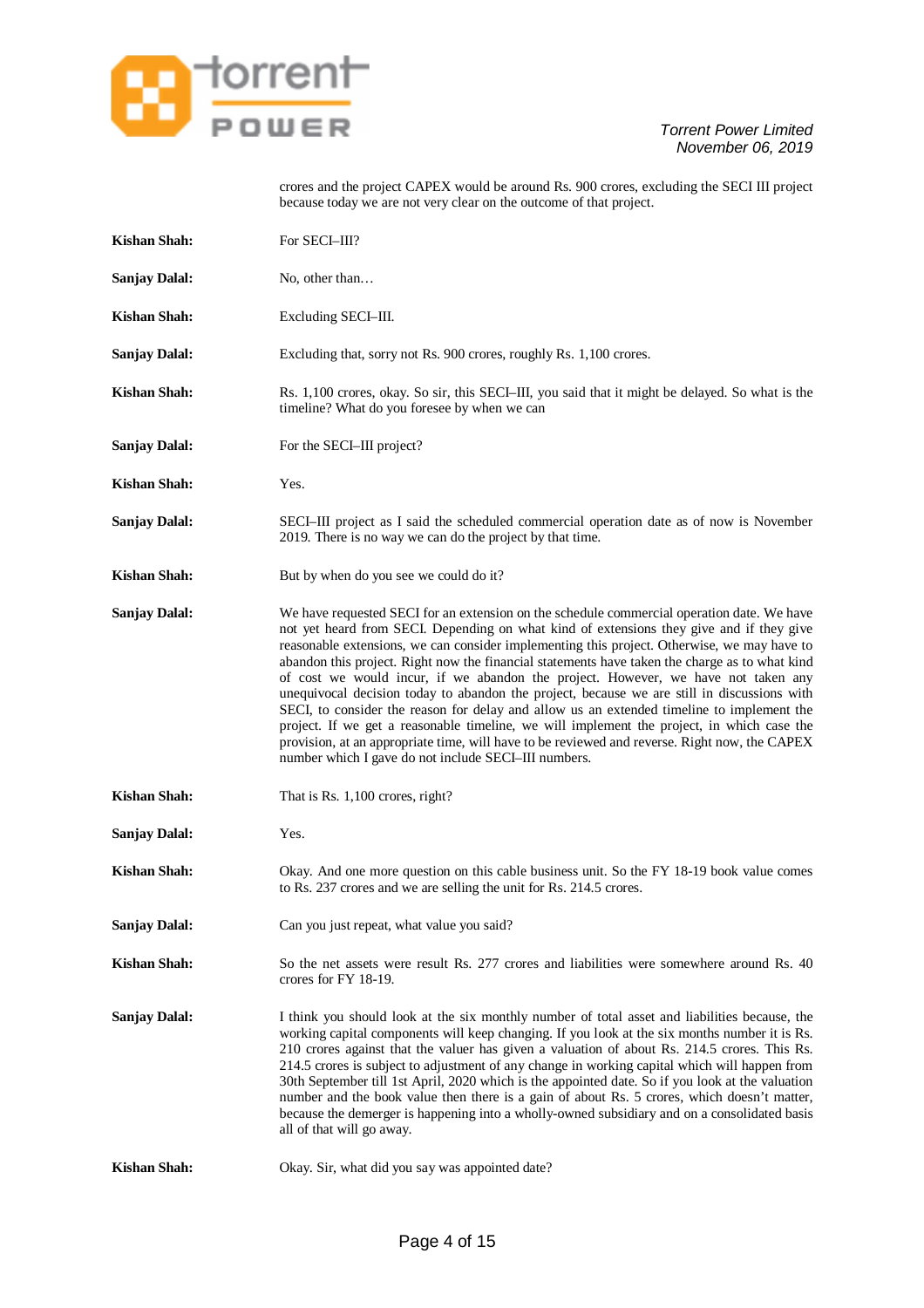

| <b>Sanjay Dalal:</b> | Appointed date is 1st April, 2020.                                                                                                                                                                                                                                                                                                                                                                                                                                                                                                |
|----------------------|-----------------------------------------------------------------------------------------------------------------------------------------------------------------------------------------------------------------------------------------------------------------------------------------------------------------------------------------------------------------------------------------------------------------------------------------------------------------------------------------------------------------------------------|
| <b>Kishan Shah:</b>  | Okay, sir.                                                                                                                                                                                                                                                                                                                                                                                                                                                                                                                        |
| <b>Moderator:</b>    | Thank you. Next question is from the line of Rahul Modi from ICICI Securities. Please go<br>ahead.                                                                                                                                                                                                                                                                                                                                                                                                                                |
| <b>Rahul Modi:</b>   | So, just a couple of questions. So, sir, can you help us with the status of SECI-V currently,<br>how is it progressing? Have we seen anything on that?                                                                                                                                                                                                                                                                                                                                                                            |
| <b>Sanjay Dalal:</b> | SECI-V project is also being implemented in the same area i.e. Kutch, Gujarat and it is also<br>facing a lot of headwinds, but there is time available there and we have requested for further<br>extension of time again because of the delay in procurement of land. But we have been able to<br>procure fair amount of land for the SECI-V. So, we currently see SECI-V as a project which<br>we will be able to do in the extended timeline and we are not seeing any likelihood of incurring<br>any penalty on that project. |
| <b>Rahul Modi:</b>   | Okay. So, in terms of SECI-III now, the tariffs are quite low. So, I believe we would have<br>earmarked a particular land parcel which would give that kind of an output. So, is there a<br>possibility that if you do not get the same patch of land, this tariff status doable at any other<br>site.                                                                                                                                                                                                                            |
| <b>Sanjay Dalal:</b> | If the site changes there will be some impact. But it will be broadly in the same area, which is<br>Kutch, I do not think that it will be a significant factor. Significant factor would be that what is<br>the price we can get for the equipment from the new supplier now, because earlier EPC<br>contractor obviously has failed in delivery.                                                                                                                                                                                 |
| <b>Rahul Modi:</b>   | Okay. So, that EPC contract stands terminated.                                                                                                                                                                                                                                                                                                                                                                                                                                                                                    |
| <b>Sanjay Dalal:</b> | It is not yet terminated. We are in discussions, but we are awaiting credible plan. So firstly, the<br>extended timeline and secondly, a credible plan, these two are the key factors going forward. If<br>the first is there and the second does not materialize properly then we will have to look at some<br>other equipment supplier in which case the cost can possibly change and the returns can also<br>change.                                                                                                           |
| <b>Rahul Modi:</b>   | So the Rs. 400 crores that you have already paid to the supplier so that you still are safe with<br>the bank guarantees as you have mentioned earlier?                                                                                                                                                                                                                                                                                                                                                                            |
| <b>Sanjay Dalal:</b> | We had the bank guarantees and we have encashed those bank guarantees.                                                                                                                                                                                                                                                                                                                                                                                                                                                            |
| <b>Rahul Modi:</b>   | You have encashed the Bank guarantee.                                                                                                                                                                                                                                                                                                                                                                                                                                                                                             |
| <b>Sanjay Dalal:</b> | Right. So, we do not have any financial exposure on the supplier.                                                                                                                                                                                                                                                                                                                                                                                                                                                                 |
| <b>Rahul Modi:</b>   | Okay. And sir, just coming to one more question in terms of do we plan to expedite now as we<br>see that in case there is a delay we are a 500 MW turnkey project Rs. 3,000 crores plus, if there<br>is a delay, so you plan to start repaying more debt from DGEN as well, which is lying in the<br>books, if there is a delay because cash flow some other businesses remain good?                                                                                                                                              |
| <b>Sanjay Dalal:</b> | You are very right, we have actually done some of that in the month after the end of the<br>quarter. We have almost repaid about a Rs. 1,000 crores of loans.                                                                                                                                                                                                                                                                                                                                                                     |
| <b>Rahul Modi:</b>   | From DGEN itself.                                                                                                                                                                                                                                                                                                                                                                                                                                                                                                                 |
| <b>Sanjay Dalal:</b> | DGEN included because we have a corproate loan against all these project that is why I am<br>talking EBITDA number. We do not have projects specific loan. At some point we had                                                                                                                                                                                                                                                                                                                                                   |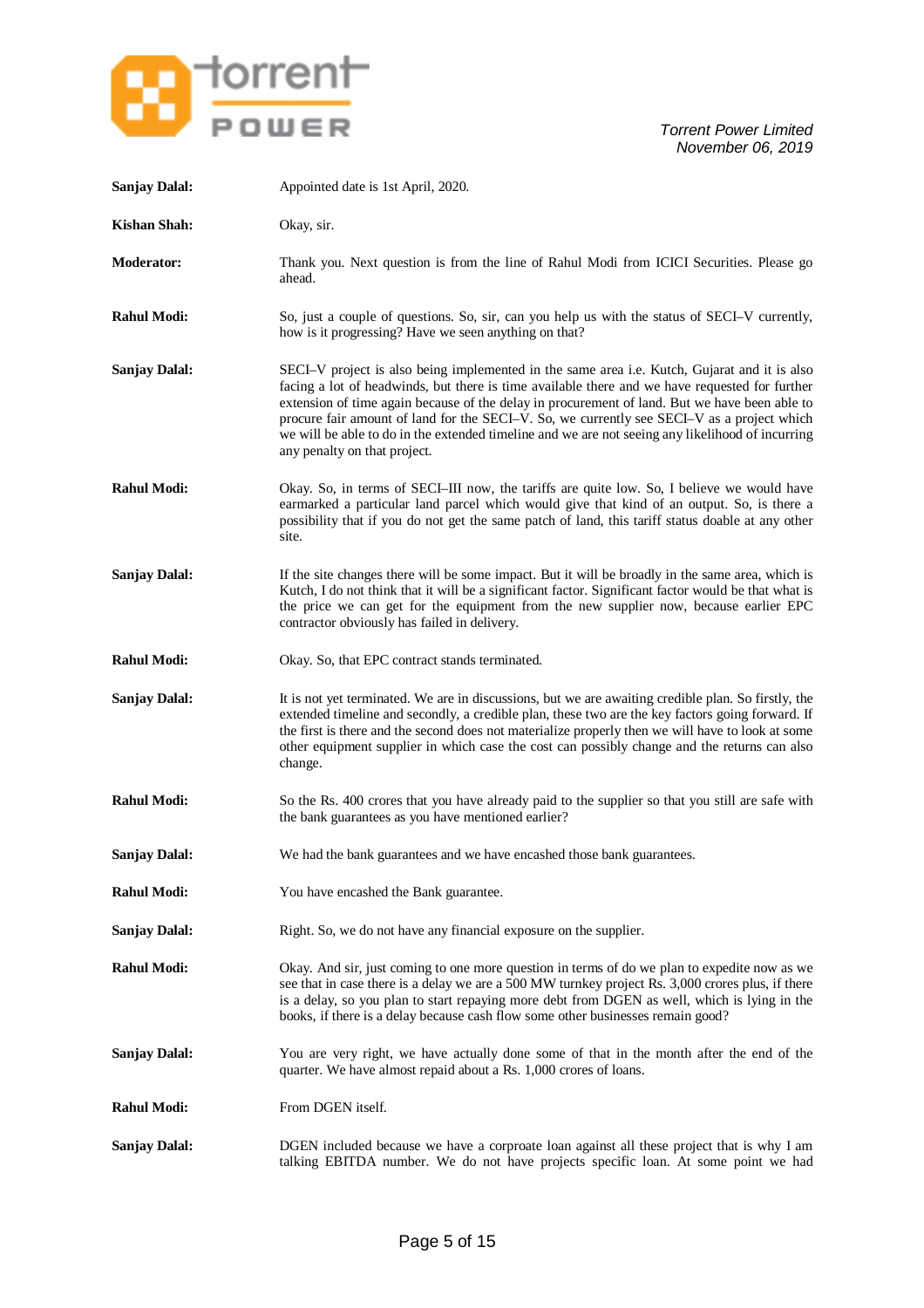

reorganized all the loans into one corporate loan. Against that, we have repaid almost Rs. 1,000 crores of debt.

- **Rahul Modi:** Up to September? Beyond September?
- **Sanjay Dalal:** Till date, we have repaid around Rs. 1,000 crores of debt. In September there will be some small element of prepayment which we have done. But part amount is captured in September the substantial part is after September. All put together, we have reduce debt by Rs. 1,000 crores.
- **Rahul Modi:** Rs. 1,000 crores. Okay, perfect. So, last question from my side. Sir, in terms of DGEN, sir, how is the demand environment currently? We seem very low prices on the exchange and otherwise also demand has been low. So, how do you see the gas based power demand currently from both UNOSUGEN and DGEN in the three - four quarters?
- **Sanjay Dalal:** If I look at Q1 and Q2 that demand I mean the demand if you see market is not really very indicative, the demand and the prices. But what we have seen in the bilateral market, the shortterm market one month, two months, three months supply time, the demand has been fairly strong in Q1 and Q2 as compared to the previous year. So, DGEN, if you recall DGEN operated for one month in Q1, it also operated for one month in Q2 under a bilateral contract. And our effort is to do that, even in Q3 and Q4. We have a gas which is very reasonably priced as low as \$4.25 per mmbtu . So, even with the seasonally lower prices of Q3 and Q4, we may be able to supply from DGEN, that is our effort. This is again only making the best out of a bad situation but we are heavily banking on the government scheme for revival of the gas based power plant, which has obviously got delayed because of the disruption in the Power Ministry, the Secretary is changed and then they are again change, so hopefully now that is stable, secretarial appointment will happen and we hope that in Q3 the government should be able to fructify the scheme for revival of gas based plants.
- **Moderator:** Thank you. We take the next question from the line of Santosh Hiredesai from SBICAP Securities. Please go ahead.
- **Santosh Hiredesai:** Sir I just want to understand the seasonality that we see in the distribution businesses. So if you can just help us understand that better and how you know what sort of implication that has on your financials because I see the T&D losses considerably coming off, let us say in Agra and Ahmedabad in Q2 versus Q1? So if you can just help us understand that bit a little better.
- **Sanjay Dalal:** Let us take our distribution business at Ahmedabad & Gandhinagar first. Here what happens is the T&D number is sort of influenced because of the peculiar accounting methodology which we follow. We have multiple billing cycles, so for high tension consumer we have a billing cycle, which is monthly and which is billed 31st and 1st of the month. So three cycles, three days, for which we bill to high tension consumers which really does not cause much of disturbance. The low tension and street light are another major consumers which follows our monthly billing cycle, but over five different days,  $5<sup>th</sup>$ ,  $10<sup>th</sup>$ ,  $15<sup>th</sup>$ ,  $20<sup>th</sup>$ , and  $25<sup>th</sup>$  etc. and then we have a residential category where again there is there are five billing cycles so they are getting billed bi-monthly . This residential category which is billed bi-monthly is almost 53% of the sales. Now what happens is that all billing cycles, which are completed by the 15th of October, are taken as revenue for September quarter. Similarly, all billing cycles which were completed up to 15th of July, were taken as revenue for Q1 and so on and so forth. However, the actual purchase is accounted exactly for that quarter i.e. the USO what we have actually bought. So because of the seasonality between Q1 and Q2 and Q2 and Q3, the T&D loss is not accurately reflected because sales in Q2 is slightly for different period whereas purchases are exactly for the quarter. So, if I look on an overall year basis, which will even out all of this, we are on track to further reduce the T&D losses as compared to the previous year. In the previous period, we were at 4.98% for this area and we had a norm of 5.95%. For the current period our norm has been reduced by 11 basis points to 5.84% and we are confident of reducing the T&D losses at least by 0.9% if not more. So, we will be able to protect our incentive on account of T&D losses in our license distribution business.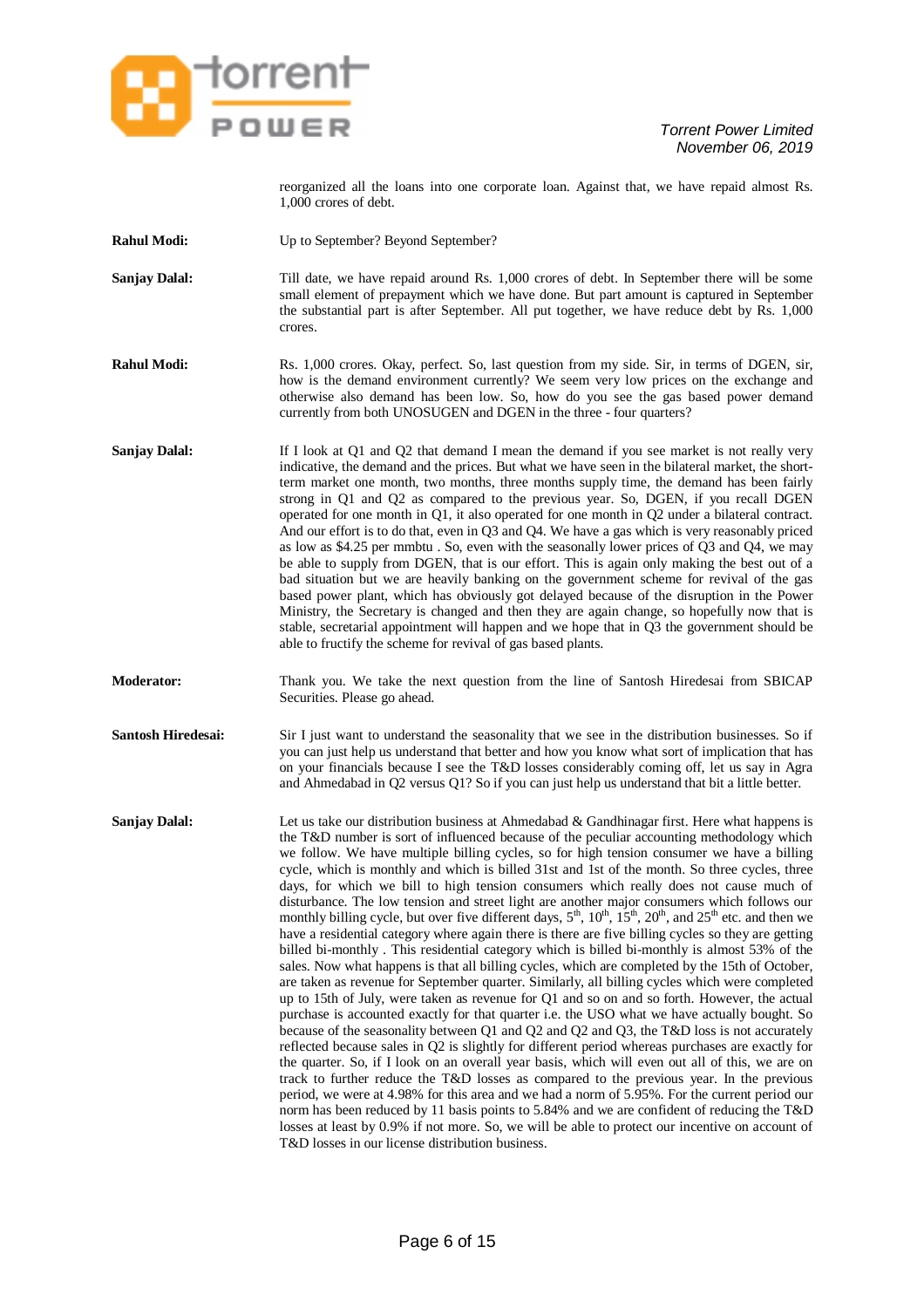

Now, this is not a case with Bhiwandi however Agra is affected by this. But there we do not have a norm. So if we compare the trajectory in current year, then there is a futher reduction in T&D loss as compared to the comparative quarter. So, there the numbers are comparable.

- **Santosh Hiredesai:** Great. So, I understand on a Y-o-Y basis, these are pretty much comparable. But I was just trying to get a sense whether this will have some distortion in terms of the profits that also we keep reporting, let us say lower in Q1 and higher in Q2
- **Sanjay Dalal:** Yes, it will have. The distribution of incentive one account of T&D losses, in the license distribution is uneven because of this. So Q3 and Q4 will see more gains as compared to Q1 and Q2. We have to account for the regulatory surplus or gap for each of the quarter, however, the regulator fixes the ARR for the whole year. So we have to make some estimate for the whole year and then arrive at what kind of gap or surplus we will account for the quarter. Therefore, because of this and because of the billing cycle distortion, the T&D gain in license distribution is not very evenly spread out. But on a whole year basis, we are on track. The gap between our norm and our actual T&D losses will at least be protected or be higher but not lower
- **Santosh Hiredesai:** Understood, sir. Sir, I just go back to O2 of FY 18-19, where you had reported gains of Rs. 73 crores because of the change in accounting norms. Is this more now that you have migrated to this new accounting norm, is it more of a recurring feature or is it safe to assume that the Rs. 73 crores gain pretty much is there in our numbers going forward?
- **Sanjay Dalal:** So that Rs. 73 crores was a disclosure, which is required to allow you to compare with the previous period.
- **Santosh Hiredesai:** Okay. So it is just for comparison sake. But otherwise, given that you have migrated to a new norm.
- **Sanjay Dalal:** Yes. So now both the quarters are on the same accounting basis. So that number as such is meaningless.
- **Santosh Hiredesai:** Understood. Sir, in that case, I was just trying to understand the changing in PBT, you said Rs. 500 crores has moved up to about Rs. 530 crores and thereabouts, which has got impacted by Rs. 40 crores you explained on SUGEN. But on the flip side you have got UNOSUGEN contributing in fact much better number there, on the EBITDA, DGEN also I am assuming there is some contribution. I do not know the cost economics what would have contribution been. But I am assuming some contribution at DGEN level as well. So in that case, what explains just about Rs. 20 crores - Rs. 25 crores jump on the PBT side?
- **Sanjay Dalal:** So as I said, the renewable business actually has a lower PBT as compared to corresponding period. As I told you earlier, at EBITDA level renewable business is same. However, there is an increase in capacity by 42 MW between the two period. So, obviously, there is an increasing interest & depreciation cost on that account, which because of the overall lower PLF of 5%, at PBT level the renewable business is down as compared to the corresponding quarter.
- **Santosh Hiredesai:** Okay, all right. And sir, last bit on the Agra franchise business. So, I understand that the DISCOMs have been allowed a tariff hike in range of about 11% - 12% for the mix of customers we have, what is an indicative level in terms of the tariff increase that we should see?
- **Sanjay Dalal:** The input is index to the tariff so that input price will also go up. So we have to actually look at what is the impact on my new average selling and my new average purchase price that is my contribution,whether it is going up. Now, typically when the tariff goes up, my contribution more or less goes up by that account**.** So to that extent we are benefited.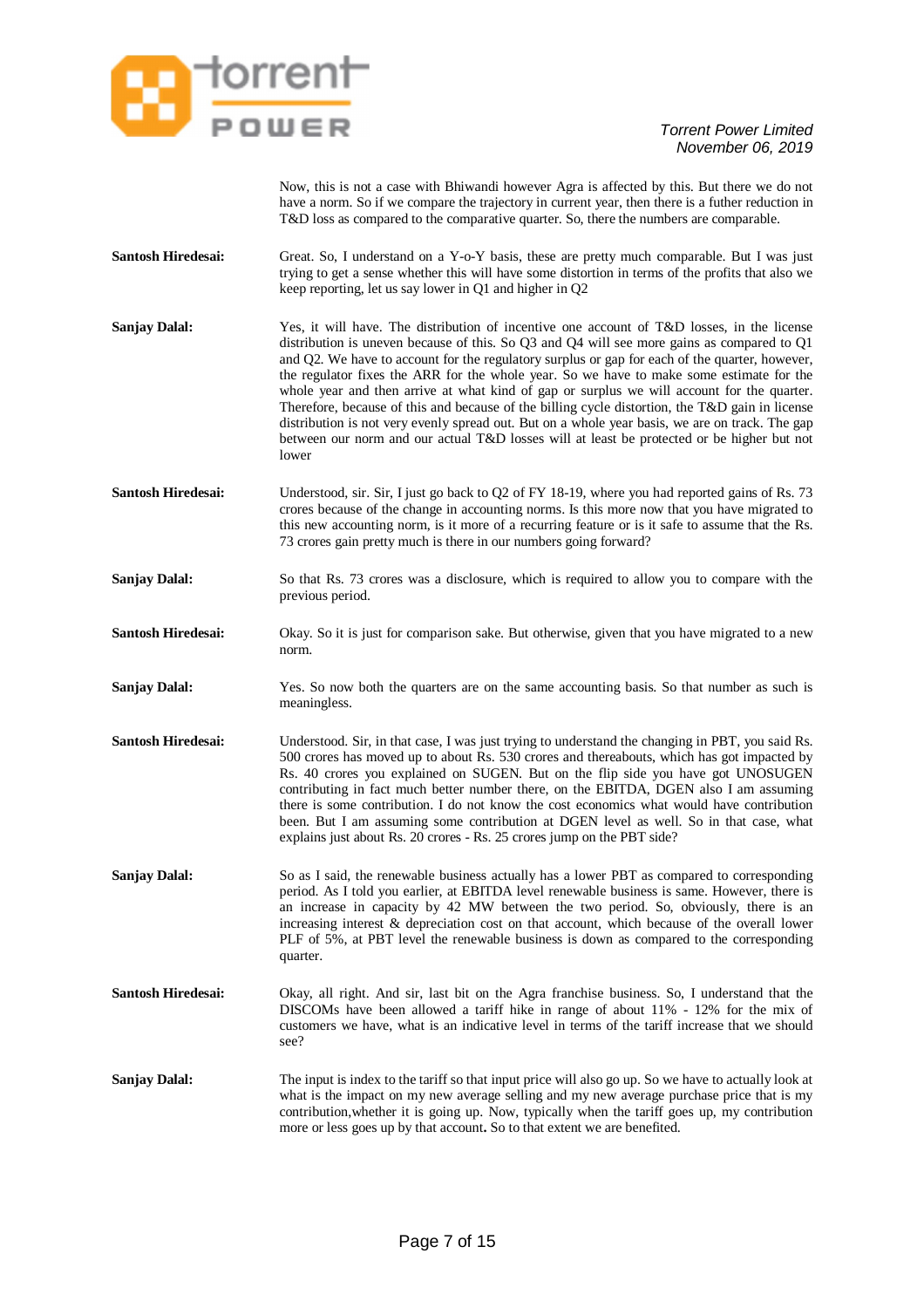

| Santosh Hiredesai:        | So is it fair to say that our tariff will also go up by 10% - 12% I understand that our input cost<br>also will go up by same range. But our overall increase in the tariff, billable tariffs will<br>somewhere mirror that number of 10% to 12% is that understanding correct?                                                                                                                                                                                                                                                                                                                                                                                                                                                                                                                                                                                                                                                                                                                                                                                                                                                                                                                                                                                                                                                                                                                                                                                                                                                                                                                                                                                                                                                                       |
|---------------------------|-------------------------------------------------------------------------------------------------------------------------------------------------------------------------------------------------------------------------------------------------------------------------------------------------------------------------------------------------------------------------------------------------------------------------------------------------------------------------------------------------------------------------------------------------------------------------------------------------------------------------------------------------------------------------------------------------------------------------------------------------------------------------------------------------------------------------------------------------------------------------------------------------------------------------------------------------------------------------------------------------------------------------------------------------------------------------------------------------------------------------------------------------------------------------------------------------------------------------------------------------------------------------------------------------------------------------------------------------------------------------------------------------------------------------------------------------------------------------------------------------------------------------------------------------------------------------------------------------------------------------------------------------------------------------------------------------------------------------------------------------------|
| <b>Sanjay Dalal:</b>      | It will not necessarily be 10% to 12% because there are some adjustments which are also being<br>made. So it will be lesser than that. But overall, if I got to say for example my average selling<br>minus average purchase price was x last year and if the tariff has gone up, it will be x plus this<br>year. So there will be a gain in the contribution which I guess.                                                                                                                                                                                                                                                                                                                                                                                                                                                                                                                                                                                                                                                                                                                                                                                                                                                                                                                                                                                                                                                                                                                                                                                                                                                                                                                                                                          |
| Santosh Hiredesai:        | Understood. And sir, in continuation of that, we understand that there are delays in terms of the<br>subsidy which comes from the U. P. Government. How does that impact if at all us? Or we just<br>are able to reduce that from the costs that we need to pay for the cost of power?                                                                                                                                                                                                                                                                                                                                                                                                                                                                                                                                                                                                                                                                                                                                                                                                                                                                                                                                                                                                                                                                                                                                                                                                                                                                                                                                                                                                                                                                |
| <b>Sanjay Dalal:</b>      | No, for Agra we are not impacted by subsidies. There are subsidized customer in Agra.                                                                                                                                                                                                                                                                                                                                                                                                                                                                                                                                                                                                                                                                                                                                                                                                                                                                                                                                                                                                                                                                                                                                                                                                                                                                                                                                                                                                                                                                                                                                                                                                                                                                 |
| <b>Santosh Hiredesai:</b> | Okay, there is nothing at all. Okay, all right.                                                                                                                                                                                                                                                                                                                                                                                                                                                                                                                                                                                                                                                                                                                                                                                                                                                                                                                                                                                                                                                                                                                                                                                                                                                                                                                                                                                                                                                                                                                                                                                                                                                                                                       |
| <b>Sanjay Dalal:</b>      | We have to collect from the customers and we have to pay to the U. P. DISCOM who supplies<br>us the power.                                                                                                                                                                                                                                                                                                                                                                                                                                                                                                                                                                                                                                                                                                                                                                                                                                                                                                                                                                                                                                                                                                                                                                                                                                                                                                                                                                                                                                                                                                                                                                                                                                            |
| <b>Moderator:</b>         | Thank you. We take the next question from the line of Mohit Kumar from IDFC Securities.<br>Please go ahead.                                                                                                                                                                                                                                                                                                                                                                                                                                                                                                                                                                                                                                                                                                                                                                                                                                                                                                                                                                                                                                                                                                                                                                                                                                                                                                                                                                                                                                                                                                                                                                                                                                           |
| <b>Mohit Kumar:</b>       | Yes. Good morning, sir. And pardon me, maybe I am repeating the question. I joined the call<br>late. Sir, on the deferred tax accounting, what you have done in this particular quarter? And<br>how it has got impacted due to the new tax regime? Can you explain it? And what is the<br>disputed carrying costs which accounted in the particular quarter? And sir, on the wind on the<br>SECI where we have provided for Rs. 170-odd crore. Have you booked any revenue to us, is it<br>neutral to PAT or is it is affecting your PBT this quarter?                                                                                                                                                                                                                                                                                                                                                                                                                                                                                                                                                                                                                                                                                                                                                                                                                                                                                                                                                                                                                                                                                                                                                                                                |
| <b>Sanjay Dalal:</b>      | Okay, so first we take the tax part. So as you are aware that the government promogulated this<br>tax ordinance a couple of months back in which they have reduced the MAT rate from 21.55%<br>to 17.47%. As a result our current tax charge has gone down to that extent, so that is one<br>aspect. The second aspect is that the normal tax rate remains the same which was 34.94%. We<br>have been under MAT tax for last many, . So as a result of that we have accumulated MAT<br>credit as on today, which we are allowed to use in the future to reduce our normal tax liability<br>up to MAT liability. So, based on our estimates, we had accounted for a certain number as of<br>June., Because of the said change that number has now drastically increased. We are able to<br>utilize far greater amount of MAT credit, which we have previously not recognized. So all of<br>that have now been recognized. Thats the prime reason why the deferred tax charge is a credit<br>in the P&L. Out of the Rs. 321 crores all together, almost Rs. 281 crores is on that account.<br>Rest<br>is<br>all<br>normal.<br>So is that clear? Basically reduction in MAT rate and the normal tax rate being the same has<br>resulted in a situation that going forward in the future years, when we start paying taxes based<br>on normal tax rate, we will be able to reduce the tax liability because of our unutilized MAT<br>credit. And that we have now recognized. So net-net because of this what will happen is that<br>for next eight years, I will continue paying tax at the MAT rates. And after eight years, I move<br>to the 22% regime. The MAT rate is 15%, so I will be paying that and then I will move to the<br>normal tax rate. |
| <b>Mohit Kumar:</b>       | Second question on disputed carrying costs, sir, how much you have accounted for the quarter?                                                                                                                                                                                                                                                                                                                                                                                                                                                                                                                                                                                                                                                                                                                                                                                                                                                                                                                                                                                                                                                                                                                                                                                                                                                                                                                                                                                                                                                                                                                                                                                                                                                         |
| <b>Sanjay Dalal:</b>      | Carrying cost we have accounted Rs. 165 crores. For the year 2014 - 2015, there was a gap<br>which the regulator approved and allowed it as a part of the tariff order for 2016 - 2017.<br>However, he did not allow the carrying costs on the same. So we went to Tribunal and<br>appealed against this tariff order and got an order from the Appellate Tribunal in this quarter,<br>where the Tribunal has typically said that this has to be allowed and expeditiously recovered.<br>Based on this favorable order, we have now accounted for this item which was previously<br>disputed and therefore not accounted. But now, we have taken the credit for that in the P&L                                                                                                                                                                                                                                                                                                                                                                                                                                                                                                                                                                                                                                                                                                                                                                                                                                                                                                                                                                                                                                                                       |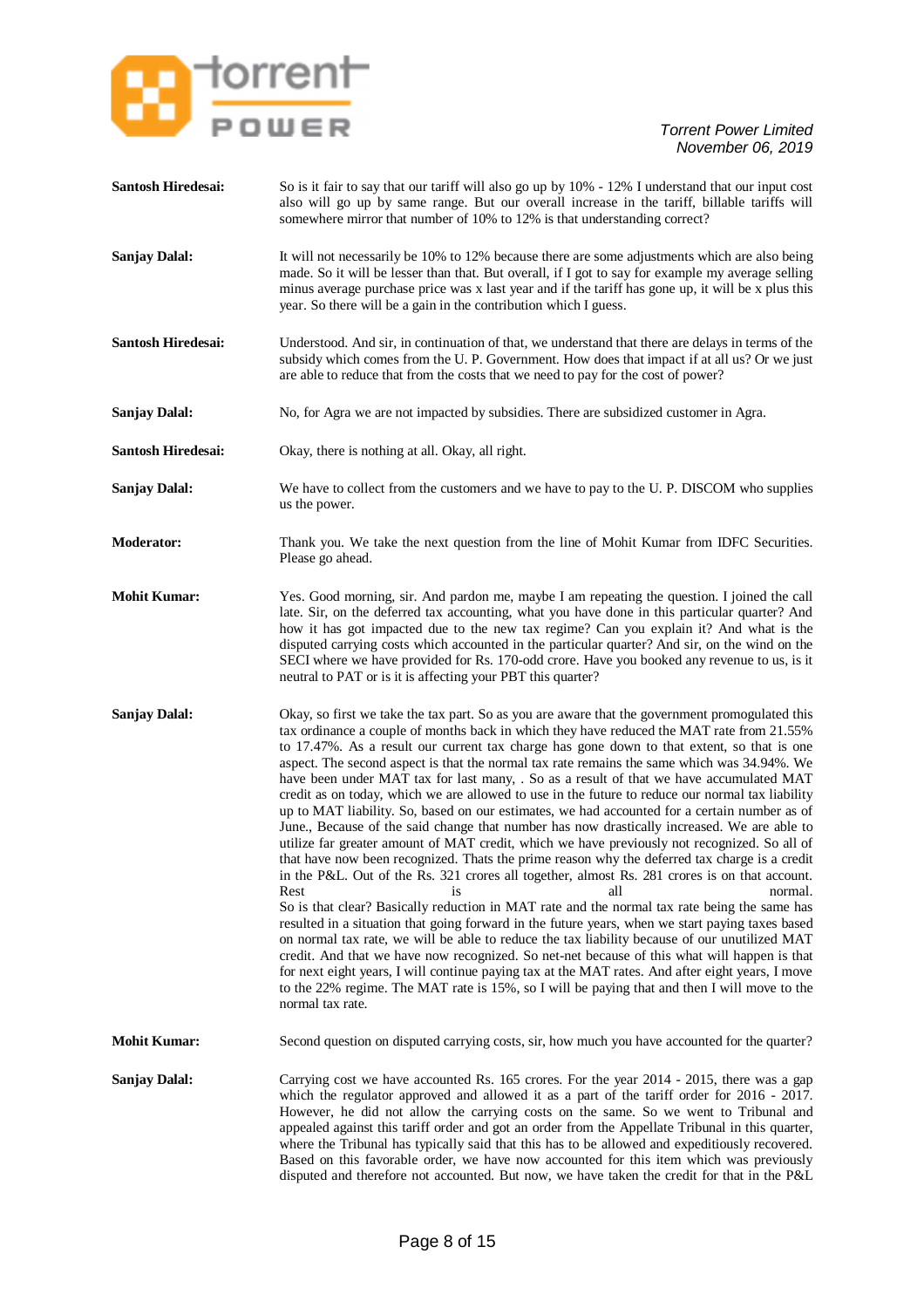

for this year. As a result of these two one-off, one is this Rs. 165 crores of credit and the provision for onerous contract which we have done in respect to our SEC III project which is Rs. 164 crores. The net impact of this on the PBT is as such neutral.

- **Mohit Kumar:** Sir, is there any other carrying costs matter pertaining to past year which has not booked as of now? And when we expect that materialize?
- **Sanjay Dalal:** Yes, on carrying costs. There are two disputes pending one involves an amount of Rs. 257 crores, which is identical in nature to the dispute which has recently been resolved. But it pertains to the year thereafter, so it pertains to the year 2015 - 2016. Regulator for 2015 - 2016 also approved the gap allowed it under tariff order 2017 - 2018 but did not allow the carrying cost there on. And therefore, that also is in appeal. However, the regulator has taken an additional plea in this appeal and therefore, we are not accounting for this till APTEL decides on the matter, but otherwise, it is an identical matter and we expect this also to come in our favor. But whenever we get the order we will take credit for this. That is Rs. 257 crores. Additionally, there is another carrying cost which is involving a sum of about Rs. 245 crores, which is on a slightly different footing. So, the regulator in the past when he had allowed carrying cost in many years, what he did was that if there was a gap in which the carrying cost was allowed, he did not allow the new carrying cost on the post term which was constituting the carrying cost on the ground that he will not allow carrying cost on carrying costs. So, this is a technical dispute which is going on. So, whenever we get APTEL order, if it is favorable then we will probably take for this Rs. 245 crores at that point in time.
- **Mohit Kumar:** Last question, sir, you have given the fact that they have so many assets available in NCLT and given that we have a strong balance sheet, are you looking to acquire assets? Have you looked at the asset in past and are you open to acquiring assets going forward?
- **Sanjay Dalal:** At this point, we are not looking to acquire anything actively, we are open to evaluate whenever we get something that makes sense to us from a risk return perspective. But, that is the active process as of now in respect of any specific assets.
- **Mohit Kumar:** And so, what is the way should you look at the FY 19-20 and FY 20-21 in terms of growth for the company?
- **Sanjay Dalal:** So we will not give you a guidance on profit...
- **Mohit Kumar:** I am talking about in business sense, which are the businesses?
- **Sanjay Dalal:** So as I said the capex number, so let me give you this, essentially a substantial part of business is a CAPEX driven model. If I look at the next three years, then on an average, for the next three years, we will be incurring a CAPEX of roughly Rs. 1,500 crores in our distribution businesses altogether from Ahmedabad, Surat, Dahej, Dholera, Bhiwandi, Agra, Shil-Mumbra-Kalwa all put together. About Rs. 1,500 crores is what we expect to spend every year. And on the project side, our current estimate for next three years would be about Rs. 1,300 crores per year.
- **Moderator:** Thank you. We take the next question from the line of Dhruv Muchhal from HDFC Securities. Please go ahead.
- **Dhruv Muchhal:** Sir, last time you had given a very detailed bridge on the EBITDA segment wise, so if you can help us like you give SUGEN, what is the emerging power franchise and the distribution business?
- **Sanjay Dalal:** You want segment wise EBITDA.
- **Dhruv Muchhal:** The delta and EBITDA whatever.
- **Sanjay Dalal:** Okay. So exactly, what do you want? Delta you want, is it?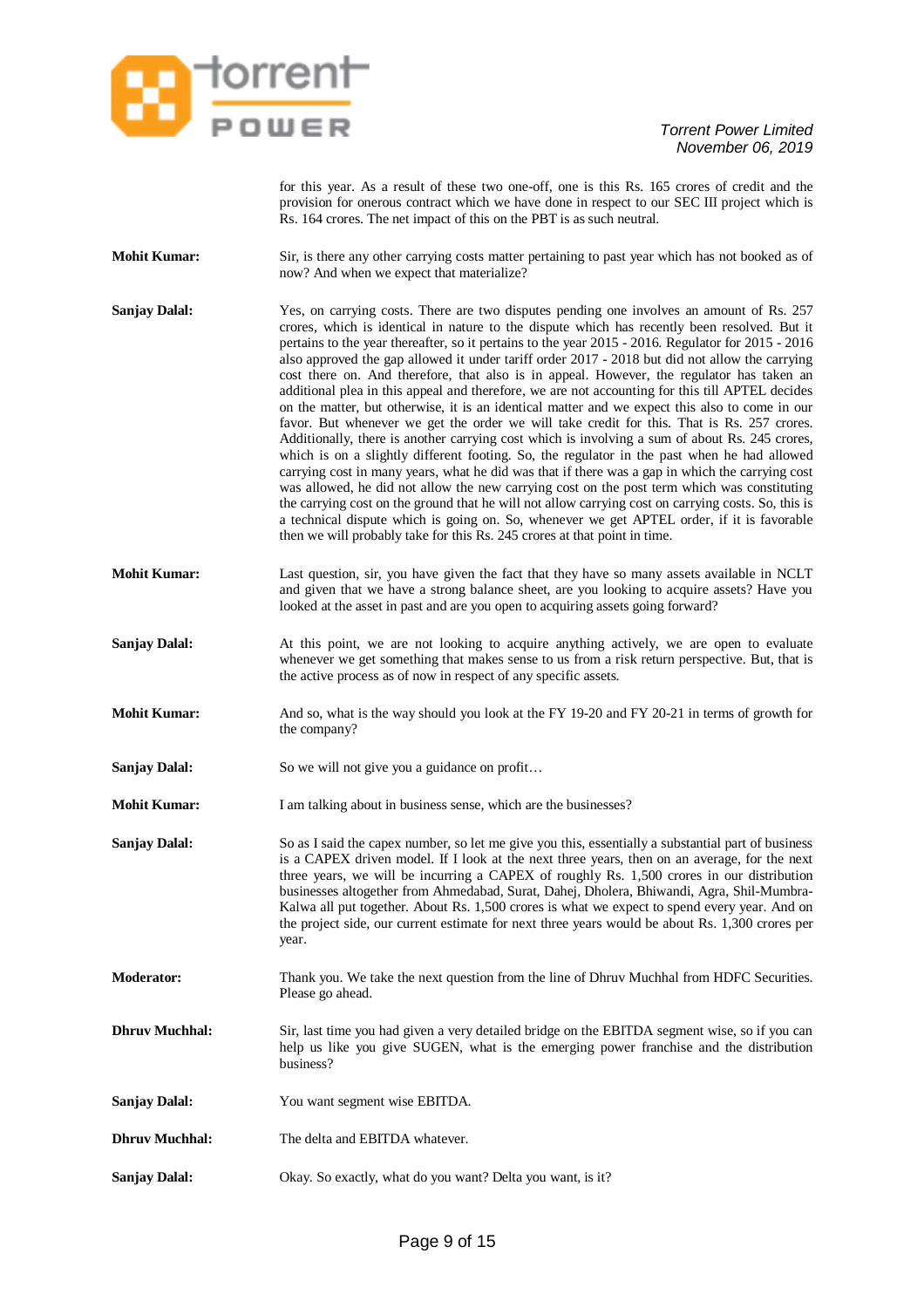

- **Dhruv Muchhal:** Yes, I mean as SUGEN had a drag of Rs. 42 crores, UNOSUGEN had a positive impact of Rs. 75 crores. so how much was franchisee? How much was much merchant power sales?
- **Sanjay Dalal:** I will have to give you offline. We will work out and we will probably get in touch with you.
- **Dhruv Muchhal:** Sure, sir. And sir, on UNOSUGEN, you mentioned the delta is about Rs. 75 crores on EBITDA, so does this include any merchant sales or otherwise, you analyze the delta should be about Rs. 300 crores per year? I mean based on this number we should be PBT positive on UNOSUGEN?
- **Sanjay Dalal:** UNOSUGEN marginally, we will be positive because of the merchant power.
- **Dhruv Muchhal:** I assume Rs. 75 crores, so Rs. 75 crores for the quarter, so fully approximately this should be largely similar. So about Rs. 300 crores for the full year and you have PBT drag of about Rs. 180 crores last year. So this would be decently PBT positive.
- **Sanjay Dalal:** No, how have you calculated?
- **Dhruv Muchhal:** Sir, Rs. 75 crores for the quarter. So Rs. 75 crores I am just analyzing it. So about Rs. 300 crores. So Rs. 300 and you lastly had a drag of about Rs. 180 odd…
- **Sanjay Dalal:** I think the Q2 had roughly Rs. 53 crores of EBITDA on account of the long-term PPA, so that we can sort of multiply it by 3. Q2 also had about Rs. 24 crores on account of merchant. I do not think it may be prudent to multiply just by 3. It may be a lower number considering that Q3 will be a quarter of generally lower demand and lower prices both. And secondly, what happens is that merchant power actually supply based on the kind of contracts we get, it maybe supply from SUGEN as a top-up power, it may be supplied from UNOSUGEN again as a topup power because now that is also operating, or it will be supplied from the DGEN. So that will depend on the kind of contract we have and how that we can optimize amongst the available capacity. In this quarter it is UNOSUGEN which has given good chunk of bilateral power, but it could be DGEN in next quarter and hence it has to be seen on a total basis. But I would still say that 53 x 3 is something which can be done and the balance  $22-23$  is something which may not be at the same level, it will be lower in O3 and again, there may be an uptick in Q4. But based on our internal calculation for the whole year and whatever we have done in bilateral from UNOSUGEN till Q2, it should be marginally positive, not considering any merchant power in Q3 and Q4.
- **Dhruv Muchhal:** Okay, sure, sir. Sir, on the renewable portfolio the SECI–V, we were yet to sell it the OEM supplier, have we done that?
- **Sanjay Dalal:** No, we are in the fag-end of that process now.
- **Dhruv Muchhal:** Okay. So because the COD is about July 2020, which is about six odd months. So...
- **Sanjay Dalal:** There is an extension which will be available there. See, SECI very recently came out with general guidelines they will use in determining the extension because every project is affected. So all 100% project which are under implementation have applied for an extension on linear grounds which are beyond the control of the developer. So SECI is working out some guidelines based on which they will give extension. We are expecting a reasonable extension in SECI–V and therefore, we should be able to complete the project. I mean, the land acquisition issue which are there in Gujarat itself has caused a delay of more than six – eight months. Firstly, there was this land policy change by the Gujarat government and then immediately thereafter there was this model code of conduct on election. So, even if we get to six – nine months , I think we should be able to do the project.
- **Dhruv Muchhal:** Six months to nine months of extension?
- **Sanjay Dalal:** Yes.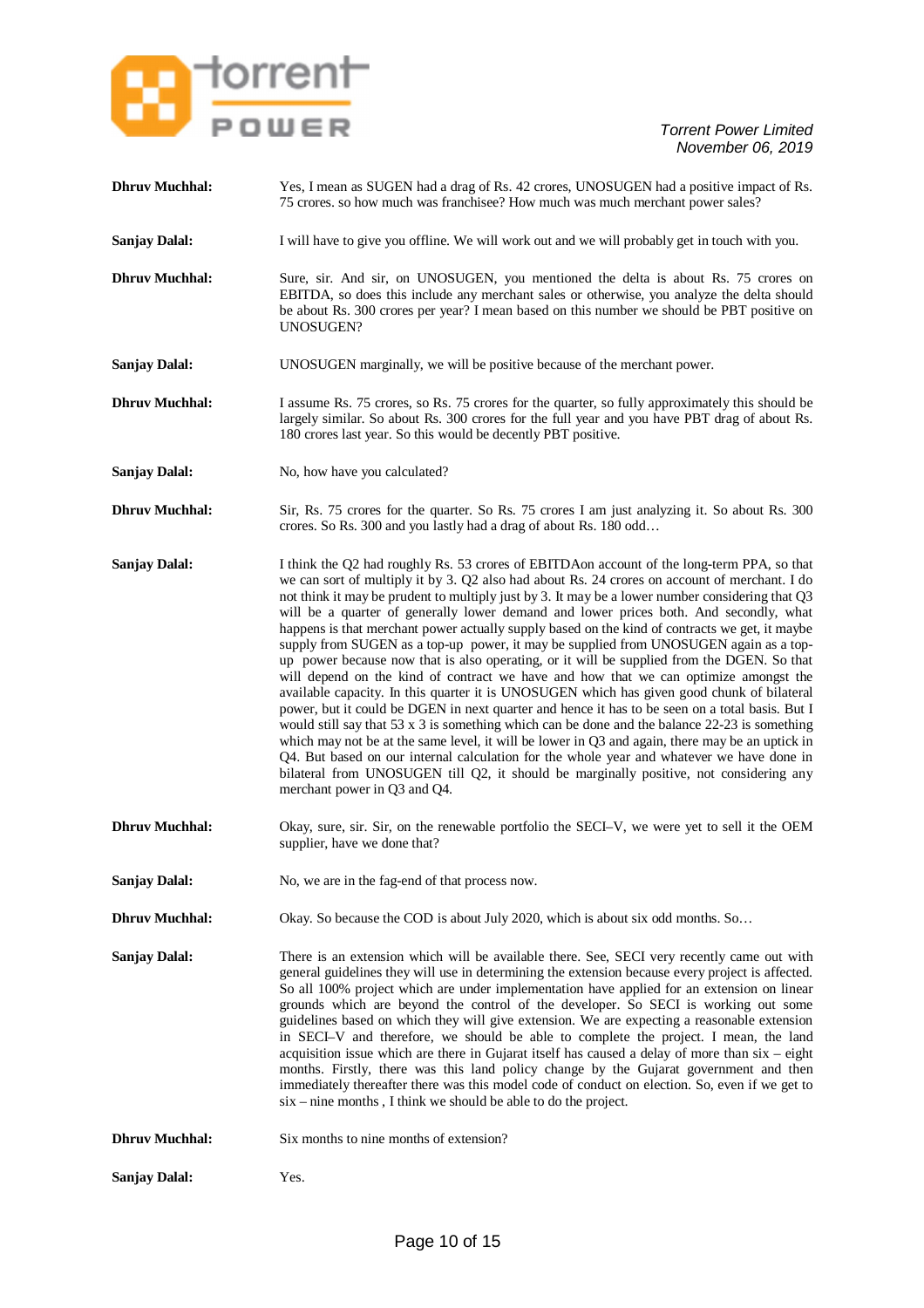

| <b>Dhruv Muchhal:</b> | And sir, the MSEDCL is that on track?                                                                                                                                                                                                                                                                                                                                                                                                                                                                                                                                                                                                                                                                                |
|-----------------------|----------------------------------------------------------------------------------------------------------------------------------------------------------------------------------------------------------------------------------------------------------------------------------------------------------------------------------------------------------------------------------------------------------------------------------------------------------------------------------------------------------------------------------------------------------------------------------------------------------------------------------------------------------------------------------------------------------------------|
| <b>Sanjay Dalal:</b>  | That will be commissioned one month before the schedule commercial operation period. So,<br>there SCOD is January 2020 and I think we will commission half of it by end of this month<br>and balance half by middle of next month or end of next month.                                                                                                                                                                                                                                                                                                                                                                                                                                                              |
| <b>Dhruv Muchhal:</b> | Okay. And sir, in terms of, if I exclude the SECI-III project, you say the project CAPEX will<br>be about Rs. 1,100 crores and for the next three years about Rs. 1,300 per annum. But given, if<br>we exclude SECI-III, they are largely two projects MSEDCL and SECI-V which is about Rs.<br>800 crores and Rs. 800 crores of CAPEX. So should we assume this Rs. 1,300 crores run rate<br>of CAPEX or it will be lower unless you have any projects or is there something?                                                                                                                                                                                                                                        |
| <b>Sanjay Dalal:</b>  | I am factoring that there will in that the third year, we will probably take up another renewable<br>project. And we will also take up one or two transmission projects in the next two years. So it<br>includes that when I say 1,300. For example our own DISCOM is planning to float a tender for<br>300 MW of solar power. Of course, they will have to procure it through a competitive bidding<br>process. But we are also allowed to participate in it. So, that project will stand on a different<br>footing as compared to other projects, because there is no counterparty risk. So, all put together<br>our current outlook is that we should be able to spend about Rs. 1300 crores in project<br>CAPEX. |
| <b>Moderator:</b>     | Thank you. We take the next question from the line of Bharani Vijayakumar from Spark<br>Capital. Please go ahead.                                                                                                                                                                                                                                                                                                                                                                                                                                                                                                                                                                                                    |
| Bharani Vijayakumar:  | So, to understand this impact on the tax a little bit more. To the end of March 2019, we had the<br>deferred tax asset of about Rs. 653 crores. So this must have gone up by about Rs. 280 crores<br>because of this reduction in tax rate. That was the impact, right, if I am not wrong. Right. So<br>right now the deferred tax asset would be around say what Rs. 550 crores. so when do you, by<br>which year do you think this would be utilized and when would we go to our normal tax rate?                                                                                                                                                                                                                  |
| <b>Sanjay Dalal:</b>  | To answer your question, we will be able to utilize this deferred tax asset over the next eight<br>years.                                                                                                                                                                                                                                                                                                                                                                                                                                                                                                                                                                                                            |
| Bharani Vijayakumar:  | Yes, I understood. So eight years got it. So my second question is on the renewables. So this<br>quarter, the drop in PLF is it due to monsoons or is it due to anything else?                                                                                                                                                                                                                                                                                                                                                                                                                                                                                                                                       |
| <b>Sanjay Dalal:</b>  | Last comparative quarter, we had experienced overall PLF of 44% across all our main projects.<br>This year we have experienced the PLF of about 39%. It is partly because last comparative<br>quarter was a year of abnormal wind speed, this quarter was much lower than last year. This is<br>just usual vagaries of nature. If you look at Q2 of the year before that the PLF was 33%. So for<br>the sane Q2 it is $33\%$ , 44% and 39%.                                                                                                                                                                                                                                                                          |
| Bharani Vijayakumar:  | Understood. Next question is on the landed cost of gas for us. So in the UNOSUGEN<br>agreement, the new agreement there was mention about the cost, the variable cost, there is<br>restriction on what it would be and then hence, given now the international LNG prices have<br>moved up a little bit. So what is the landed cost per unit right now and would it is impacting<br>this particular thing?                                                                                                                                                                                                                                                                                                           |
| <b>Sanjay Dalal:</b>  | UNOSUGEN fuel passthrough or overall power cost cap imposed is Rs. 5.60 per unit. Now, if<br>I have to be within the cap the maximum fuel price which I have to pay will be roughly \$7.5.<br>The price currently is $\sim$ \$5 or even lower at various points in time. So we are comfortably<br>within the margin which is allowed by the regulator. Lowest we have paid till now is $\sim$ \$4.25<br>per MMBTU.                                                                                                                                                                                                                                                                                                   |
| Bharani Vijayakumar:  | Understood. And final question is on the expected prior period gap that we could recover in<br>this year or next few years. So apart from the Rs. 257 crores and Rs. 245 crores the numbers<br>you mentioned of the carrying cost what would be the absolute come out of gap that we should<br>be recovering for previous year say for FY 2018 - FY 2019 put together?                                                                                                                                                                                                                                                                                                                                               |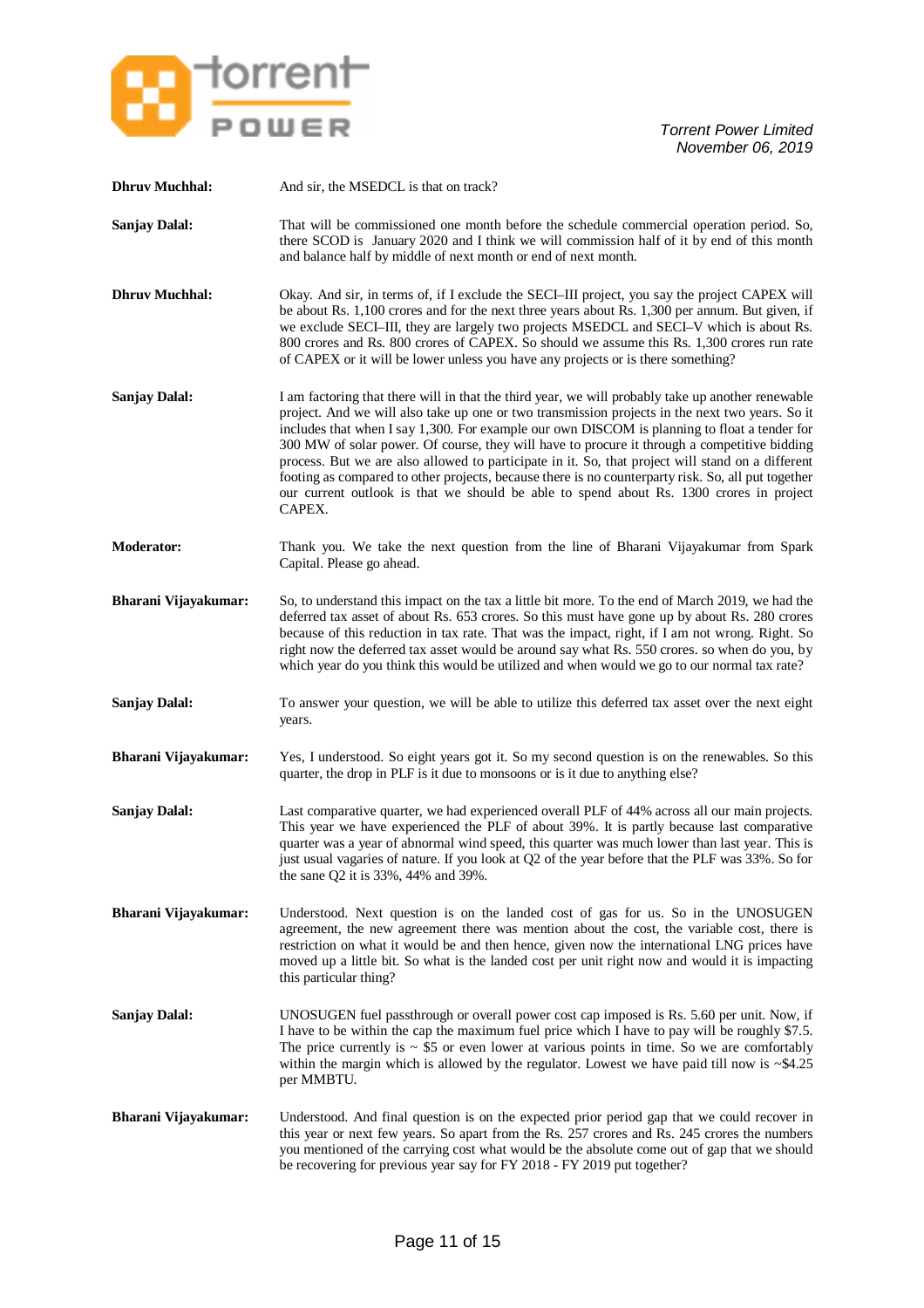

| <b>Sanjay Dalal:</b>  | The gap which we have accounted in the books is roughly Rs. 1,000 crores as of now. Now of<br>that 165 which is accounted. Balance gap is 2017 - 2019 number gap, so they are also current<br>because revenue will now get trued up and will be allowed as part of the tariff of 20-21 period.                                                                                                                                                                                                                                                                                                                                                                                                                                                                                                                            |
|-----------------------|---------------------------------------------------------------------------------------------------------------------------------------------------------------------------------------------------------------------------------------------------------------------------------------------------------------------------------------------------------------------------------------------------------------------------------------------------------------------------------------------------------------------------------------------------------------------------------------------------------------------------------------------------------------------------------------------------------------------------------------------------------------------------------------------------------------------------|
| <b>Moderator:</b>     | Thank you. We take the next question from the line of Aniket Mittal from Motilal Oswal<br>Securities. Please go ahead.                                                                                                                                                                                                                                                                                                                                                                                                                                                                                                                                                                                                                                                                                                    |
| <b>Aniket Mittal:</b> | Yes, actually, just want to understand on SECI-III a bit better, see, you have applied for an<br>extension of timeline over here. So what is the extension that you are looking at and by when<br>can we come to know whether you would be actually going ahead with this project or not?                                                                                                                                                                                                                                                                                                                                                                                                                                                                                                                                 |
| <b>Sanjay Dalal:</b>  | The extension we have asked is I think upto February 2021. Now, yes, as I said there are two<br>factors which will determine one is what extension we get and secondly, whether we are able<br>to implement it with current EPC contractor at the current prices or we have to implement it<br>through another equipment supplier and at what cost. And whether it makes sense to<br>implement the project or whether it makes sense to abandon the project. I think this quarter or<br>maybe next quarter, we should have a clear idea.                                                                                                                                                                                                                                                                                  |
| <b>Aniket Mittal:</b> | Okay. But the extension date are the same still which you applied for?                                                                                                                                                                                                                                                                                                                                                                                                                                                                                                                                                                                                                                                                                                                                                    |
| <b>Sanjay Dalal:</b>  | February 2021, I said.                                                                                                                                                                                                                                                                                                                                                                                                                                                                                                                                                                                                                                                                                                                                                                                                    |
| <b>Aniket Mittal:</b> | So even wanted to understand on the sourcing of gas actually, are we looking to tie up any<br>contracts on that front? I think we have some available to December 2020. But what is your<br>view on that?                                                                                                                                                                                                                                                                                                                                                                                                                                                                                                                                                                                                                 |
| <b>Sanjay Dalal:</b>  | Yes, we are looking at tie-up for the years beyond December 2020. So there is a separate team<br>which looks at the most opportune time to do that. And in the past, the policy generally has<br>been to tie-up almost 60% to 70% on medium-term basis and balance to buy on the spot basis.<br>But in recent times the spot market has been very soft and LNG prices are pretty low as<br>compared to what you get in the medium-term contracts. And therefore probably we may make<br>a shift there and buy spot more and less in the medium-term, which is something a matter of<br>continuous evaluation. But availability is abundant till 2022, the markets are likely to remain<br>very soft till 2022 and therefore, it will make sense to buy more in the spot market rather than<br>the medium-term the market. |
| <b>Aniket Mittal:</b> | So just wanted to understand sir on that. So if one were to look at buying a contract on a<br>medium-term right now what would be the cost?                                                                                                                                                                                                                                                                                                                                                                                                                                                                                                                                                                                                                                                                               |
| <b>Sanjay Dalal:</b>  | I can give you a very hypothetical answer, based on my guess work. If you look typically in<br>the medium-term market, the pricing is done with reference to an oil index, which usually is<br>brent crude. So, if I look at the brent for next three years, the average comes to about \$58 to<br>\$60. And in the current market, there LNG is in over-supply, we can expect a slope of about<br>10.5% to 11%. So that sort of gives current estimate of around \$6 to \$6.5.                                                                                                                                                                                                                                                                                                                                           |
| <b>Aniket Mittal:</b> | Okay, got it. Sir, and just one last question, if I may. Sir, just having a look at your project<br>costs for MSEDCL, it seems that you have revised it downwards by 5%. If I were to just<br>compare the costs that you have given, in your presentation right now versus the earlier seems<br>to be slight 5% downward division. I mean, just wanted to understand on that front? The<br>project for MSEDCL.                                                                                                                                                                                                                                                                                                                                                                                                            |
| <b>Sanjay Dalal:</b>  | MSEDCL project was initially intended to be funded in a ratio of 30.70 equity-debt. And the<br>debt was also tied up. But given the liquidity which we have, we have cancelled the loan and<br>funded it internally only, right now during the project period and therefore, the interest during<br>construction does not get capitalized. So that could be the big reason. And then apart from that<br>there could be some gains in the project execution. Once the project is over, we will probably<br>see based on our need for fund, we will tie up the necessary debt for that project.                                                                                                                                                                                                                             |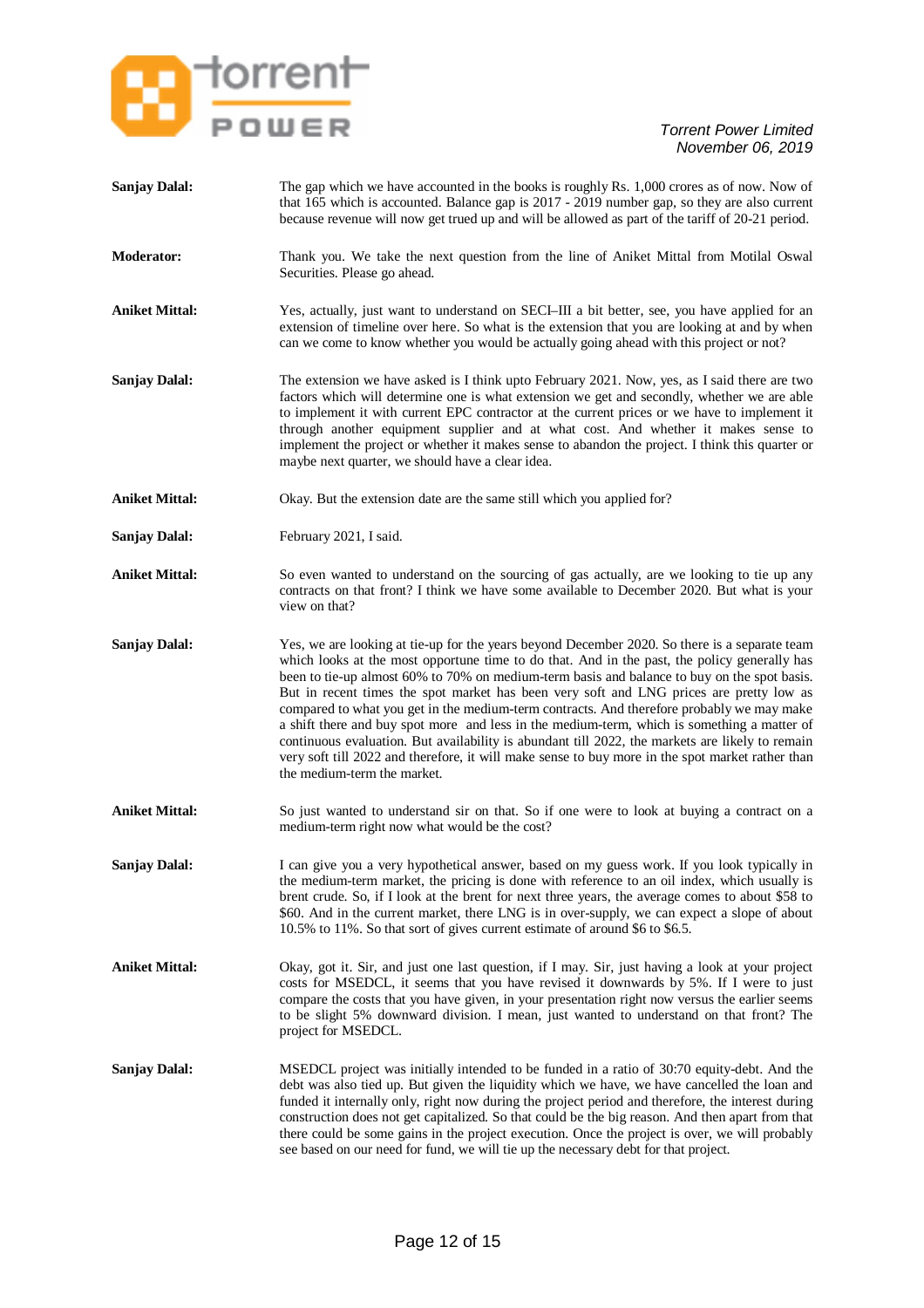

| <b>Aniket Mittal:</b> | Okay. And what is the funding that you are looking at now? I mean, the funding so what are<br>we looking at the debt to equity for this project now?                                                                                                                                                                                                  |
|-----------------------|-------------------------------------------------------------------------------------------------------------------------------------------------------------------------------------------------------------------------------------------------------------------------------------------------------------------------------------------------------|
| <b>Sanjay Dalal:</b>  | Right now it is internally funded we have not drawn any debt for this project because our own<br>liquidity and because negative carry of liquidity is large, it did not makes sense to draw down<br>the loan. So we have funded it internally, we will draw down the loans, if we require in future,<br>there are few investments which will come up. |
| <b>Aniket Mittal:</b> | All right. And sir, if I may, just one more thing. So you have talked about the fact that around<br>thousand crores of loan you have repaid this year, sir, how much was it repaid by the end of<br>September. So just to get an idea                                                                                                                 |
| <b>Sanjay Dalal:</b>  | The total what we have repaid is Rs. 1,060 crores out of that about Rs. 182 crores I think was<br>before September.                                                                                                                                                                                                                                   |
| <b>Aniket Mittal:</b> | Before September, Okay. Means you have en-cashed the guarantee you said. So have you used<br>that to sort of repay some?                                                                                                                                                                                                                              |
| <b>Sanjay Dalal:</b>  | Liquidity or corporate pool is there. Yes, the encashment of guarantee also enhance the<br>liquidity.                                                                                                                                                                                                                                                 |
| <b>Moderator:</b>     | Thank you. We take the next question from the line of Rita Ramani from Invesco Mutual<br>Funds. Please go ahead.                                                                                                                                                                                                                                      |
| <b>Rita Ramani:</b>   | So I just needed two book numbers. In terms of the quantitative impact to the PBT from this<br>operational of the UNOSUGEN plant. What is the quantitative impact? How, like you said Rs.<br>75 crores is the positive contribution to the EBITDA. What is it on the PBT side?                                                                        |
| <b>Sanjay Dalal:</b>  | We will have to pullout that number, we will tell you shortly. Any other question in the<br>meantime you have?                                                                                                                                                                                                                                        |
| <b>Rita Ramani:</b>   | Yes. And similarly on the PBT, the negative impact for the PLF drop on the renewable. What<br>is that impact?                                                                                                                                                                                                                                         |
| <b>Sanjay Dalal:</b>  | So UNOSUGEN, I think at PBT level roughly we are at about Rs. 31 crores versus last year<br>Rs. (-48) crores, right? And renewables I think we negative this quarter by about Rs. (-20)<br>crores.                                                                                                                                                    |
| Rita Ramani:          | Rs. 20 crores and negative and what was this say previous year because of you said, you know,<br>the abnormal winds?                                                                                                                                                                                                                                  |
| <b>Sanjay Dalal:</b>  | So about Rs. 140 crores.                                                                                                                                                                                                                                                                                                                              |
| <b>Rita Ramani:</b>   | Rs. 140 crores positive.                                                                                                                                                                                                                                                                                                                              |
| <b>Sanjay Dalal:</b>  | Yes, positive Rs. 140 crores versus Rs. 120 crores for this year and thats how it is (-20) I will<br>say.                                                                                                                                                                                                                                             |
| <b>Rita Ramani:</b>   | Okay. And sir, considering, you know, as you stated earlier, you are saying that UNOSUGEN<br>this year will be marginally positive on the PBT side, right?                                                                                                                                                                                            |
| <b>Sanjay Dalal:</b>  | Yes, a year as a whole yes, at PBT level. That year PBT was minus 185, this year it will be<br>positive.                                                                                                                                                                                                                                              |
| Rita Ramani:          | Okay. And one more clarification I needed sir, in terms of CAPEX guidance for the three years<br>you mentioned is Rs. 1,500 crores for the distribution business, is it right?                                                                                                                                                                        |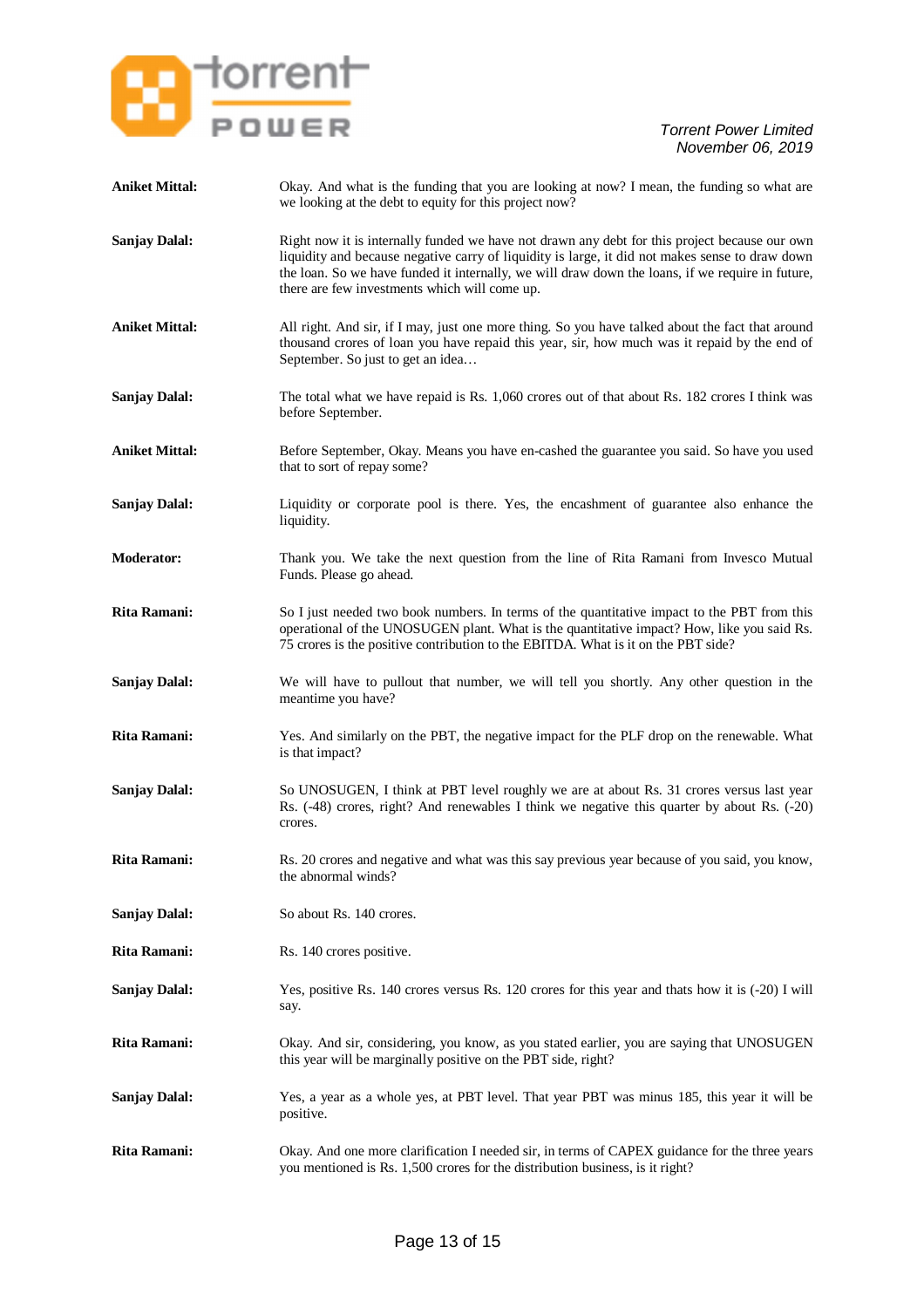

| <b>Sanjay Dalal:</b> | Distribution license as well as franchises.                                                                                                                                                                                                                                                                                                                                                                                                                                                                                                                                                                                                                                                                                                                                                                                                                                                                                                                                                                                                                                                                                                                                                                                                                                                                                                                                                                                                                                                                                                                                                                       |
|----------------------|-------------------------------------------------------------------------------------------------------------------------------------------------------------------------------------------------------------------------------------------------------------------------------------------------------------------------------------------------------------------------------------------------------------------------------------------------------------------------------------------------------------------------------------------------------------------------------------------------------------------------------------------------------------------------------------------------------------------------------------------------------------------------------------------------------------------------------------------------------------------------------------------------------------------------------------------------------------------------------------------------------------------------------------------------------------------------------------------------------------------------------------------------------------------------------------------------------------------------------------------------------------------------------------------------------------------------------------------------------------------------------------------------------------------------------------------------------------------------------------------------------------------------------------------------------------------------------------------------------------------|
| Rita Ramani:         | So overall is Rs. 1,500 crores.                                                                                                                                                                                                                                                                                                                                                                                                                                                                                                                                                                                                                                                                                                                                                                                                                                                                                                                                                                                                                                                                                                                                                                                                                                                                                                                                                                                                                                                                                                                                                                                   |
| <b>Sanjay Dalal:</b> | Yes, per annum.                                                                                                                                                                                                                                                                                                                                                                                                                                                                                                                                                                                                                                                                                                                                                                                                                                                                                                                                                                                                                                                                                                                                                                                                                                                                                                                                                                                                                                                                                                                                                                                                   |
| <b>Rita Ramani:</b>  | Per annum, okay. If you do not consider the new projects which you will take into<br>consideration say the renewable project or the distribution project. On your existing portfolio,<br>how much would be the CAPEX required for the three years outlook?                                                                                                                                                                                                                                                                                                                                                                                                                                                                                                                                                                                                                                                                                                                                                                                                                                                                                                                                                                                                                                                                                                                                                                                                                                                                                                                                                        |
| <b>Sanjay Dalal:</b> | So the ongoing CAPEX will remain the same, because they are pertaining to the distribution<br>businesses.                                                                                                                                                                                                                                                                                                                                                                                                                                                                                                                                                                                                                                                                                                                                                                                                                                                                                                                                                                                                                                                                                                                                                                                                                                                                                                                                                                                                                                                                                                         |
| <b>Rita Ramani:</b>  | And considering your SECI-III separately of Rs. 700 crores. So what would be the CAPEX, I<br>am just trying to understand that is the SECI-III does not get cancelled and you do not get any<br>other further projects. So in terms of the higher cash on the book, how much would you incur<br>CAPEX and what would be still accruing cash on the book?                                                                                                                                                                                                                                                                                                                                                                                                                                                                                                                                                                                                                                                                                                                                                                                                                                                                                                                                                                                                                                                                                                                                                                                                                                                          |
| <b>Sanjay Dalal:</b> | If I say take out potential projects, which we intend to do and just configure the project, which<br>we are actually implementing right now, the project CAPEX we average about 600 crores over<br>the three year per annum. And this does not include the SECI-III.                                                                                                                                                                                                                                                                                                                                                                                                                                                                                                                                                                                                                                                                                                                                                                                                                                                                                                                                                                                                                                                                                                                                                                                                                                                                                                                                              |
| <b>Moderator:</b>    | Thank you. We take the next question from the line of Kishan Shah from Isha Securities.<br>Please go ahead.                                                                                                                                                                                                                                                                                                                                                                                                                                                                                                                                                                                                                                                                                                                                                                                                                                                                                                                                                                                                                                                                                                                                                                                                                                                                                                                                                                                                                                                                                                       |
| <b>Kishan Shah:</b>  | Sir, on this cable business, transfer we expect Rs. 214.50 crores of sales consideration? What is<br>the planned use for the same? For the consideration that you get Rs. 214.50 crores, how do we<br>plan to use it?                                                                                                                                                                                                                                                                                                                                                                                                                                                                                                                                                                                                                                                                                                                                                                                                                                                                                                                                                                                                                                                                                                                                                                                                                                                                                                                                                                                             |
| <b>Sanjay Dalal:</b> | This is not going to change our cash because this is being downloaded in a wholly-owned<br>subsidiary we only have to fund it. It is just a de-merger into a wholly-owned subsidiary, it will<br>not affect us in any which way. This is a transfer into a wholly-owned subsidiary. We will be<br>owning the subsidiary, there is no cash which we will get generated between the transaction.<br>Everything else remains the same including the financial results will also remain unchanged<br>because on a consolidated basis.                                                                                                                                                                                                                                                                                                                                                                                                                                                                                                                                                                                                                                                                                                                                                                                                                                                                                                                                                                                                                                                                                 |
| Kishan Shah:         | Okay. And sir, there is this note 11 on the consolidated financials regarding security deposit.<br>So, could you just explain that, and would it affect our financials in any way?                                                                                                                                                                                                                                                                                                                                                                                                                                                                                                                                                                                                                                                                                                                                                                                                                                                                                                                                                                                                                                                                                                                                                                                                                                                                                                                                                                                                                                |
| <b>Sanjay Dalal:</b> | Okay. Consumer security deposits are something which we get in our utility from our<br>electricity consumer. Now these are being classified as non-current liability because these are<br>not required to be repaid for a very, very long time. Only when the customer disconnect<br>certainly, at that point we have to give him back the security deposit. So, these are virtually<br>available for lifetime. Now, recently there was a opinion given by the Institute of Chartered<br>Accountants of India regarding how these kinds of security deposit tend to be classified in the<br>balance sheet. Meaning whether they have to be classified as non-current financial liabilities or<br>they have to be classified as current financial liabilities? This opinion, they had given in<br>context of oil marketing companies who have sought this opining in respect of similar deposits<br>which they get form their LPG consumers. And the Institute said that the correct classification<br>as per the Accounting Standard is in current financial liability. Since the Institute of Chartered<br>Accountant had given such an opinion, the auditors are obviously bound by it and as<br>management we do not concur with this but we have also followed it. But we have made an<br>explanatory note explaining that we are a utility company and these deposits are virtually<br>lifetime deposits. They are not expected to be repaid because when we show it as current<br>financial liabilities, the assumption is that this will be repaid in next 12 months which is not<br>going to be the case. |